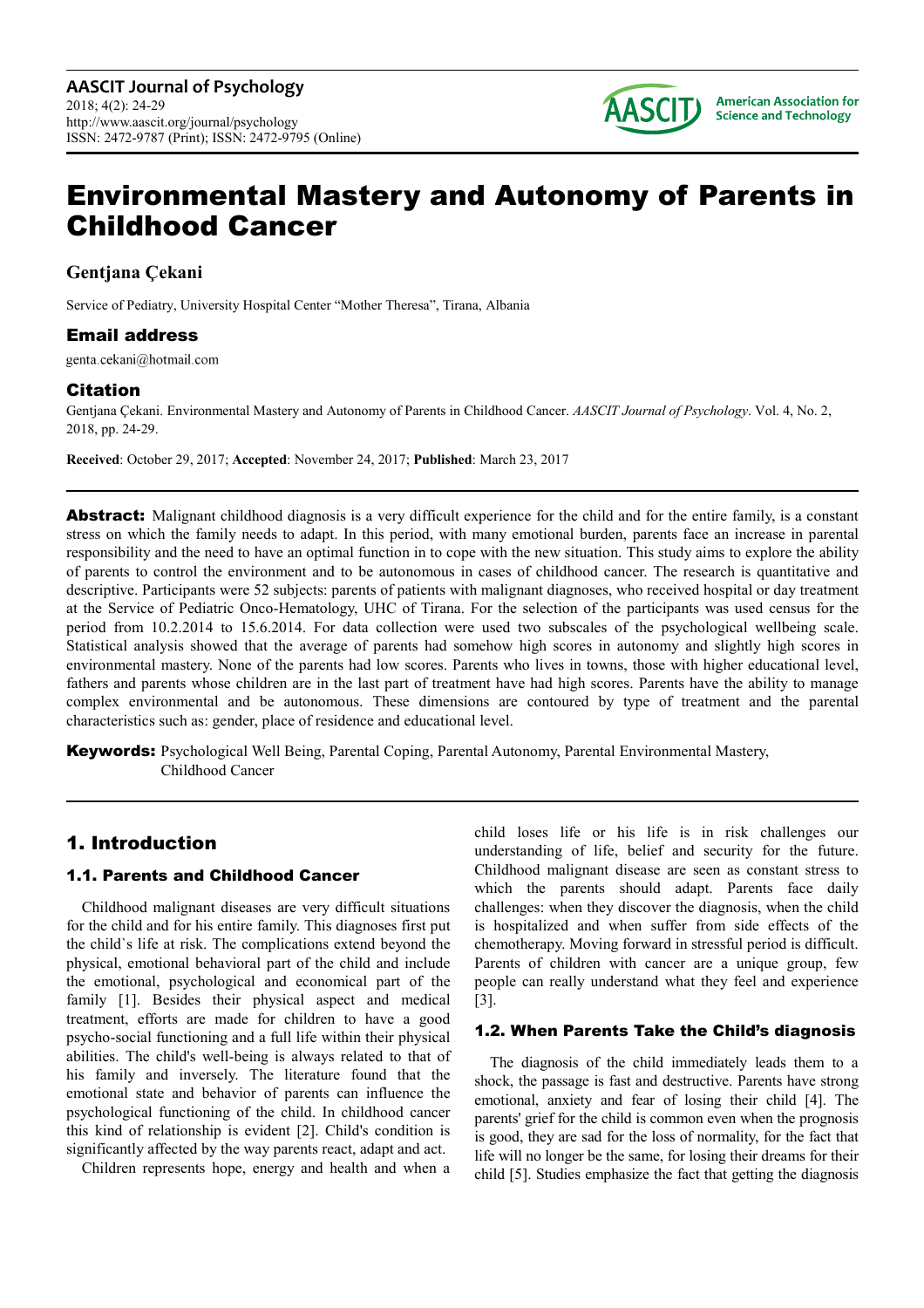and the first stage of the disease is the most difficult for the parents with many emotional burden [6]. The first stage also put them in front of many duties, responsibilities and decisions, the realization of which requires a complete psychological and social functioning. They need to adapt roles in the new context, provide emotional support for the sick child and other children, moderate their emotions, establish good communication with the medical staff, modify the family routine, pay attention to the medication and its side effects [7]. Parents should have a good psychological well-being and good functioning in order to positively influence the ill child and other family members.

Although distress is always reported, parents also show resilience, they find a new meaning in life, are grateful for the help they receive from relatives and friends. They can also find personal benefits from this experience as: gaining confidence, a better understanding of the elements in their lives and reconfirming relationships with relatives [8]. As the treatment continues, the hopeless situation begins to fade and parents begin to regain a sense of reality [5]. Many studies have been focused on to parent's protecting and adapting factors more than their perceived stress. Stressors affect the family at different stages of the disease, so adaptation and coping strategies are different for each stage of the disease [9].

#### 1.3. Coping with the Diagnosis

By coping, we refer to what people do in order to protect themselves from the difficult and tense situations of life. Coping refers to behavior that protects people from being psychologically attacked by problematic social situations [10]. Other authors defined coping as a willing effort to control cognitions, emotions, psychological reactions, and the environment in response to stressors, and may include adaptation to stressors and non-adaptation. It can be defined as a cognitive and behavioral effort to manage the situation. The three factors that affect the results of parental adaptation are: 1. the diagnosis and the duration of the therapy; 2. life events and the parent's personality; 3. the way of coping with the disease and the quality of the marital relationship [6].

### 1.4. Factors That Help the Way Parents Cope with the Diagnosis

Based on interview, are identified flexible factors that help the family recover from these situations: family strength, reorganization domestic family strength, a new way of assessing the situation to make it more meaningful and more manageable, social support from medical staff, relatives, peer community [6].

Each stage of the illness puts parents in front of different situations and problems, so it requires learning of new strategies of coping, and this is not a linear process but effected by unpredictable event.

#### 1.5. Social Support

Many studies upon parent's behavior when their children suffer from malignant diseases have been focused on social

support and the role it has in adapting and coping with diagnosis and treatment. Social support is seen in some perspectives: some studies has been focused on how individuals use their social networks such as the number of people they have contacts with and other studies cases on the assessment of the services and social support that parents receive [14]. An important aspect to determine social support and to understand the role it plays is the assessment of selfperceived social support. When the support perception of the parents is good and when they have numerous relief supplies to cope with the situation, it creates more opportunities for the individual to react positively against the situation [15].

Social support is seen as protective factor against distress and psycho-pathology development and the lack of this support is associated with various difficulties of parents during treatment and the risk of developing posttraumatic stress symptoms [16]. It is also thought that parents who have been able to adapt well to their child's illness have had a good social support [17] and always social support and good adaptation to the disease are connected in a reciprocal way [18]. The social ecological perspective regarding social support extends factor analysis beyond individual characteristics and coping behavior of parents to supporters in the family environment and community conditions. This sociological perspective emphasizes the need to support parents from several levels [8].

#### 1.6. Family Relationships

The family plays an important role in the psychological functioning of both the parents and the sick child themselves [15]. The assessment of family functioning is important to identify hope that serves as a protecting factor to increase cooping and minimizing the effects of stressors. The family functioning is seen in different ways, in some cases is seen as a result of the situation and in some other studies as an important factor to cope with the situation [9].

These findings are in the same line with researches on other chronic illnesses highlighting the importance of family cohesion and adaption in coping and adapting to chronic illnesses [20]. Psychological adaptation is influenced by both factors related to the disease and other personal or family factors.

### 1.7. Resilience of the Family and the Ability to Find Benefit from the Situation

Even though it is a traumatic experience studies have shown that children and their parents report the ability to gain benefits from this experience. After this experience, parents regenerate and renew strengths, improve communication, trust, improve relationships and support among spouses [21]. A review made by Philips (2005) provides numerous data that support the opinion that many of the children who have suffered from cancer have healthy adaptation and experience a little psycho-social distress in the years of treatment. In this difficult situation, the parents attitude represent not only personal opportunities, but also the impact of the whole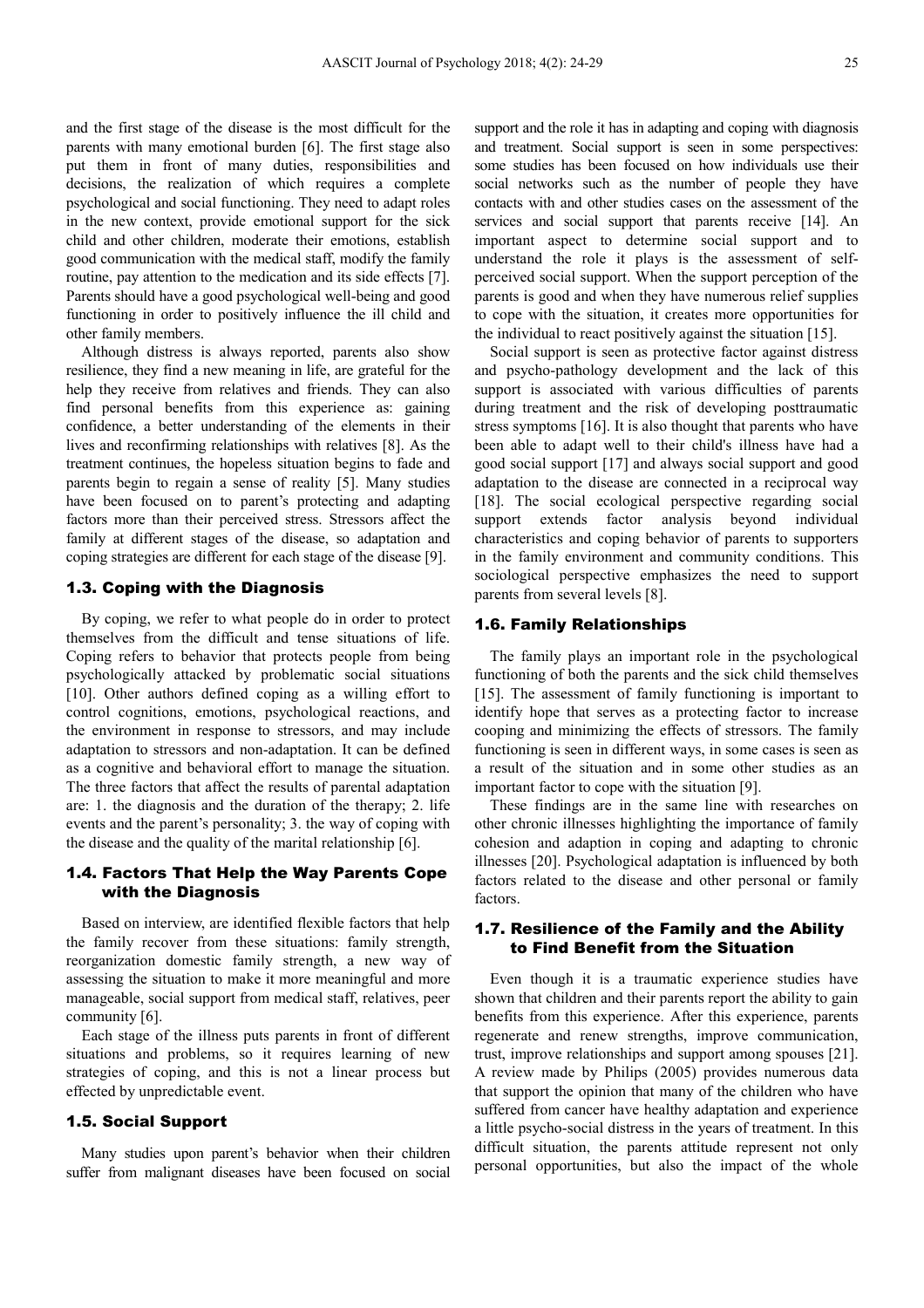community context, both medical and social, and all this affects in the decreasing of psycho-social experiences of children and the prevention of mental health disorders [21].

### 1.8. Autonomy and Environmental Mastery

Autonomy and environmental mastery are important parts of psychological wellbeing. These two components of wellbeing help parents in affronting the childhood cancer.

The six components of psychological well-being try to show what it means to function positively. These components are summed up in a great psychological well-being umbrella, which in ancient times called by Aristotle "eudaimonia" a term used to describe the best of the individual, referring to the realization of true individual potential [11].

Autonomy is defined as self-determining and independent; able to resist social pressures to think and act in certain ways. Autonomy is the ability to make choices for life and for themselves even if these choices go against conventional knowledge. Individuals who have autonomy have a sense of self-determination, are independent, are able to withstand the pressure to think and act in a certain way, evaluate themselves based on personal standards. Individuals with low autonomy are concerned about the assessment and expectations of others, are dependent on the judgment of other individuals to make important decisions, fit with social pressure.

Environmental mastery is defined as competence in managing the environment; controls complex array of external activities; makes effective use of surrounding opportunities; able to choose or create contexts suitable to personal needs and values. Control the environment, means to manage responsibilities and opportunities in the individual's environment so that it is in line with personal needs and capabilities. When the parents have the ability to control the environmental they have competence in the management of the surrounding environment, control of activities and the effective use of the opportunities that this environment provides. Parents who can't control the environment are not able to cope with everyday life activities, they can't improve or change the context in which they live [22].

# 2. Methodology

#### 2.1. The Purpose of the Study

The purpose of this study is to explore the autonomy and environmental control of parents when children are suffering from malignant diseases and the impact that may have: diagnosis and phases of treatment and personal factors of parents such as gender, educational level and place of residence, in their autonomy and environmental control.

#### 2.2. Objectives

-Explore autonomy, environmental control, personal development in the presence of malignant diagnosis and long and difficult medical treatment.

- Provide useful data for exploring and predicting parental behavior.

-The evaluation of the results provided by the parents.

### 2.3. Variables of the Study

The dependent variables

*Autonomy*-will be measured through the participants' ability to make choices for life and for themselves, to be independent, to withstand pressure, to think and to act in a certain way, and to assess themselves based on personal standards

*Environmental control*-will be measured through the competence in the management of the surrounding environment, the control of the activities and the effective use of the opportunities that the environment provides.

Independent variables

*The type of diagnosis* - can be part of two diagnosis groups: tumor diagnoses and leukemic diagnoses.

*Phases of treatment* - will be measured through three phases of treatment, first phase or assault, second or consolidation stage and third phase or retention phase. Treatment protocols are very specific to each diagnosis, in the case of Leukemia it continues in four phases, where the second and third stages of induction and consolidation have very similar psycho-social characteristics, are taken both in hospital conditions, for this is reason they are summarized in a single phase (in our case the second phase), meanwhile the treatment of tumors generally is divided into three phases.

*Educational level* - will be measured by educational levels conducted by the participants in the study: elementary school, secondary and higher education level.

*Gender* - will be seen if gender affects dependent variables.

*Residence* - village, town; it will be seen whether the place where family lives affects the dependent variables.

#### 2.4. Participants

Participants in this study are parents of children suffering from malignant diseases and treated with chemotherapy at the University Hospital Center "Mother Teresa" in Tirana (QSUT), in the Pediatric Hematology Service. The children of the parents participating in the study are treated with chemotherapy some as indoor patients (for the first and second phase of treatment) and as outdoor patients (the third stage of treatment).

#### 2.5. The Procedure of the Study and the Selection of the Participants

For data collection was used census for the period: 10.2.2014 to 15.6. 2014. The census was used because the number of children suffering from these diagnoses and being treated near Q.S.U.T is small and does not give the oportunity to sample the population. All parents were participants on the ane whose childrenare hospitalized for the first and second cycle of chemotherapy and parents whose children receive daily treatment for the third cycle of chemotherapy. The information obtained from the parents was analyzed through descriptive statistics.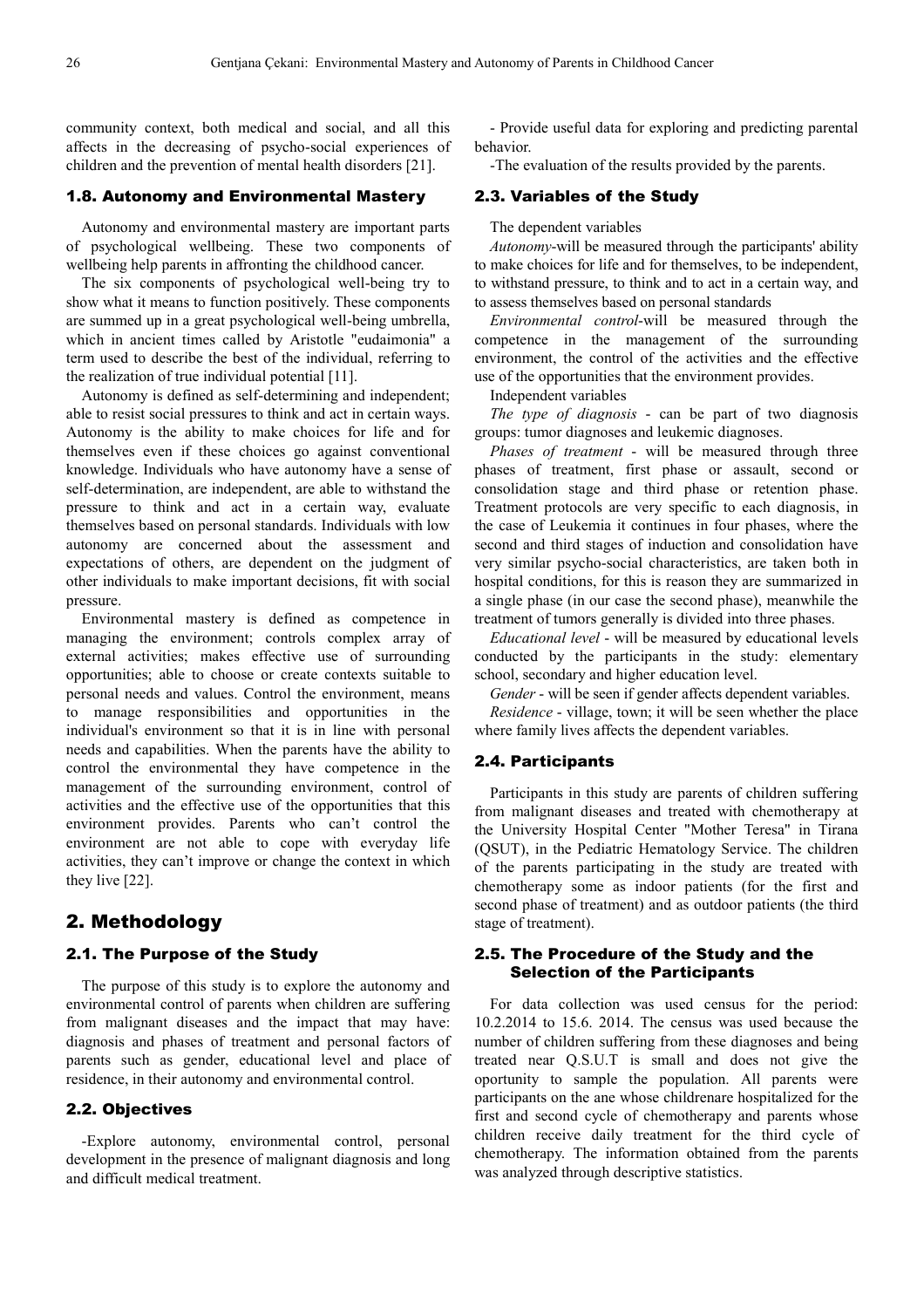## 2.6. Instruments

For data collection were used: 1. Questionnaire for personal data, 2. two subscales of the psychological wellbeing scale [12]. Psychological well-being consists of 6 dimensions: autonomy, environmental mastery, personal

# 3. Results and Discussions

#### 3.1. Demographic Data of Participants in the Study

*Table 1. Data for the type of diagnosis and the phases of treatment.* 

|                   | <b>Type of diagnosis</b> |         | <b>Phases of treatment</b> |                 |                  |
|-------------------|--------------------------|---------|----------------------------|-----------------|------------------|
|                   | Tumor                    | Leukemi | <b>Phase I</b>             | <b>Phase II</b> | <b>Phase III</b> |
| Number of parents | 31%                      | 69%     | 23%                        | 33%             | 44%              |

The number of children diagnosed with malignant disease is small, so the number of children who receive the first phase of treatment with chemotherapy is small. Children receiving medication in the second phase are more than those of the first stage because it is a phase that lasts longer in time and includes the children, with leukemia, who receive treatment for the second and third phase of chemotherapy (in

the study are summarized in a single phase) and children with cancer diagnosis who receive treatment for the second phase. The third stage of treatment has the largest number of children for two reasons: it lasts longer and children that take one-day chemotherapy are children diagnosed for a period of two or more years.

growth, positive relations with others, purpose in life, selfacceptance. Is a self-report scale, to assess individual's wellbeing at a certain moment in life. Individuals respond to various statements and indicate on a 6-point Likert scale how true each statement is of them. Higher scores on each on

scale indicate greater well-being on that dimension.

*Table 2. Data for the parents characteristic: gende, educational level and place of residence.* 

|                   | Gender |        | <b>Educational level</b> |           | <b>Place of residence</b> |      |         |
|-------------------|--------|--------|--------------------------|-----------|---------------------------|------|---------|
|                   | Male   | female | Elementary               | Secondary | <b>Hight</b>              | City | Village |
| Number of parents | 38%    | 62%    | 52%                      | 29%       | 19%                       | 46%  | 54%     |

Tha participants of the study are more mothers than fathers because mostly the mathers take care of the children and expecialy when he is hospitalized. Children suffering from these diagnoses are from all parts of the country and there is no apparent difference among those living in rural and urban areas, and therefore the difference between the parents living in the village and those living in the city is small. The education level of the parents in generally is low.

#### 3.2. Environmental Mastery and Autonomy of All Participants in the Study

*Table 3. Results of environmental mastery and autonomy for all participants in the study.* 

|               | <b>Environmental mastery</b> | <b>Autonomy</b> |
|---------------|------------------------------|-----------------|
| Very low      | $0\%$                        | 0%              |
| Somehow low   | $0\%$                        | $0\%$           |
| Slightly low  | $0\%$                        | $0\%$           |
| Slightly high | 31%                          | 12%             |
| Somehow high  | 50%                          | 50%             |
| Very high     | 19%                          | 38%             |

Statistical analysis showed that the average of parents had somehow high scores in autonomy and slightly high scores in

environmental mastery. None of the parents had low scores.

Parents have a good control of the environment, the average of them have somehow high control of the environment, 19% of them have high control of the environment. These values show that parents have a sense of organizing the environment, controlling activities and effectively using the opportunities that this environment provides. Parents' ability to manage the environment is very important, especially for children, both in hospital and home conditions. From the statistic data results that the parents have a high level of autonomy. The average of them have somehow high autonomy and 38 % of the parents have very high autonomy, this demonstrates the ability they have to make choices for children and for themselves in the context of malignant disease and to be independent in their choices. Autonomy (as it is used in the theory of self-determination) means to act trough the experience of choice, so it is possible to be autonomous while supported by others (Deci, Ryan, 2006). The ability to make independent choices and to withstand pressure is very important for parents in this situation that is full of choices and decision-making, especially for child's health. Parents tend to be more autonomous rather than to control the environment.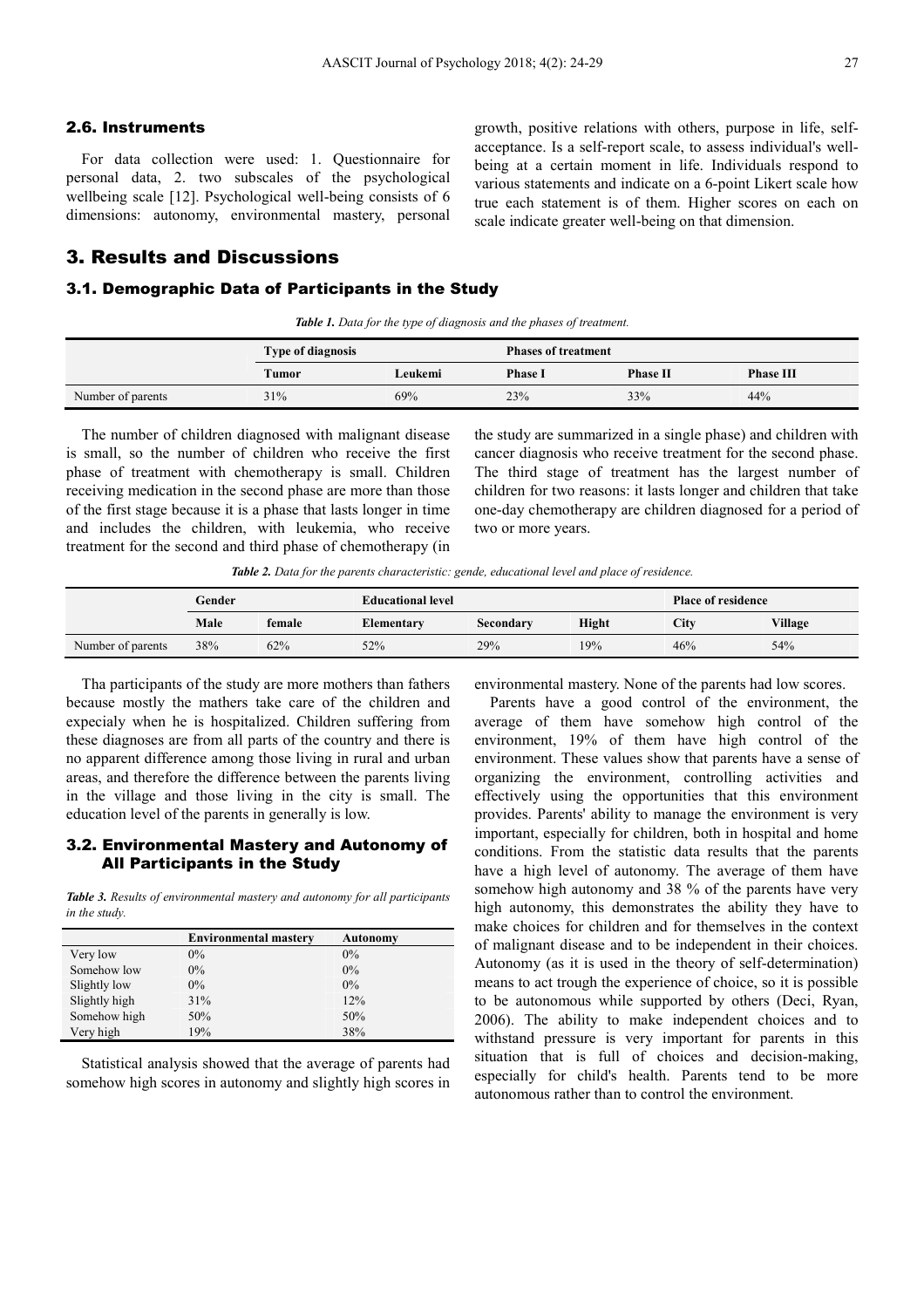### 3.3. Environmental Mastery and Autonomy of Parents Regarding child's Diagnosis, Phases of **Treatment**

|              | <b>Type of diagnosis</b> |         | <b>Phases of treatment</b> |                 |                  |
|--------------|--------------------------|---------|----------------------------|-----------------|------------------|
|              | Tumor                    | Leukemi | Phase 1                    | <b>Phase II</b> | <b>Phase III</b> |
| Very low     | $0\%$                    | $0\%$   | 0%                         | $0\%$           | 0%               |
| Somehow low  | $0\%$                    | $0\%$   | 0%                         | $0\%$           | $0\%$            |
| Slightly low | 0%                       | $0\%$   | 0%                         | $0\%$           | $0\%$            |

Slightly high 25% 33% 58% 23% 21% Somehow high 56% 56% 49% 47% 33% 65% 65% 49% Very high 18% 20% 9% 12% 30%

*Table 4. Results of parental environmental mastery regarding child's diagnosis and the phases of treatment.* 

| <b>Table 5.</b> Results of parental autonomy regarding child's diagnosis and the phases of treatment. |                          |          |                            |                 |         |  |
|-------------------------------------------------------------------------------------------------------|--------------------------|----------|----------------------------|-----------------|---------|--|
|                                                                                                       | <b>Type of diagnosis</b> |          | <b>Phases of treatment</b> |                 |         |  |
|                                                                                                       | Tumor                    | Leukemi- | <b>Phase I</b>             | <b>Phase II</b> | Phase 1 |  |
|                                                                                                       |                          |          |                            |                 |         |  |

|                 | $\sim$        |               |                |                 |                  |  |
|-----------------|---------------|---------------|----------------|-----------------|------------------|--|
|                 | Tumor         | Leukemi       | <b>Phase I</b> | <b>Phase II</b> | <b>Phase III</b> |  |
| Very low        | $\frac{0}{0}$ | $\frac{0}{0}$ | $\frac{0}{0}$  | $\frac{0}{0}$   | $\frac{0}{0}$    |  |
| Somehow lower   | $\frac{0}{0}$ | $\frac{0}{0}$ | $\frac{0}{0}$  | $\frac{0}{0}$   | $\frac{0}{0}$    |  |
| Slightly lower  | $\frac{0}{0}$ | $\frac{0}{0}$ | $\frac{0}{0}$  | $\frac{0}{0}$   | $\frac{0}{0}$    |  |
| Slightly higher | 12%           | 11%           | 33%            | 6%              | 4%               |  |
| Somehow higher  | 50%           | 50%           | 50%            | 47%             | 48%              |  |
| Very hight      | 38%           | 39%           | 17%            | 47%             | 48%              |  |

Even though these diagnosis are both malignant, they differ in terms of treatment, prognosis and duration of hospitalization. The first stage of treatment is particularly difficult for the child's health condition and for the emotional experiences of the parents, facing with the diagnosis and the side effects of the treatment, adapting and cooping with the new situation. The second stage lasts longer, meanwhile the medication has provided its improvements and the parents have adapted to the situation and have created a new normality. In the third stage, the child and the family return to normality. These changes in parents' experiences can also

affect the way they experience and adapt to the child's diagnosis.

Environmental mastery and Autonomy results almost the same for parents whose children suffer from Leukemia and for parents whose children suffer from Tumor, they try to manage the surrounding environment and to preserve individuality and make choices despite the child's diagnosis. Passing from the first stage to the second and then in the third stage of treatment parents become more autonomous and can manage better the surrounding environment.

#### 3.4. Environmental Mastery and Autonomy of Parents Regarding their Characteristics

|               | Gender |        |                   | <b>Educational level</b> |       |      | <b>Place of residence</b> |  |
|---------------|--------|--------|-------------------|--------------------------|-------|------|---------------------------|--|
|               | Male   | female | <b>Elementary</b> | Secondary                | Hight | City | Village                   |  |
| Very low      | $0\%$  | $0\%$  | $0\%$             | $0\%$                    | $0\%$ | 0%   | $0\%$                     |  |
| Somehow low   | $0\%$  | $0\%$  | $0\%$             | $0\%$                    | $0\%$ | 0%   | $0\%$                     |  |
| Slightly low  | $0\%$  | $0\%$  | $0\%$             | $0\%$                    | $0\%$ | 0%   | $0\%$                     |  |
| Slightly high | 25%    | 37%    | 48%               | 13%                      | $0\%$ | 13%  | 54%                       |  |
| Somehow high  | 40%    | 53%    | 45%               | 74%                      | 40%   | 54%  | 39%                       |  |
| Very high     | 35%    | 10%    | 7%                | 13%                      | 60%   | 33%  | 7%                        |  |

*Table 6. Results of parental environmental mastery regarding their characteristics.* 

*Table 7. Results of parental autonomy regarding their characteristic.* 

|               | Gender |        | <b>Educational level</b> |           |              | <b>Place of residence</b> |         |
|---------------|--------|--------|--------------------------|-----------|--------------|---------------------------|---------|
|               | Male   | female | Elementary               | Secondary | <b>Hight</b> | City                      | Village |
| Very low      | $0\%$  | $0\%$  | $0\%$                    | $0\%$     | $0\%$        | 0%                        | $0\%$   |
| Somehow low   | $0\%$  | 0%     | $0\%$                    | $0\%$     | $0\%$        | 0%                        | $0\%$   |
| Slightly low  | $0\%$  | $0\%$  | $0\%$                    | $0\%$     | 0%           | 0%                        | $0\%$   |
| Slightly high | $0\%$  | 15%    | 18%                      | $0\%$     | $0\%$        | 0%                        | 18%     |
| Somehow high  | 55%    | 50%    | 56%                      | 67%       | 20%          | 42%                       | 57%     |
| Very high     | 45%    | 35%    | 26%                      | 33%       | 80%          | 58%                       | 25%     |

Mother and father take different responsibilities during the child's treatment. Most of the time the mothers take care of the child, when he is in hospital or at home, meantime the fathers keep their jobs, try to take care of the rest of the family, siblings, and other family concerns. The fathers tend to be more autonomous then mothers, this difference is more evident in environmental mastery, they have more possibilities to make choices, sometimes they have more information about the diagnosis and have more opportunities to face the problems.